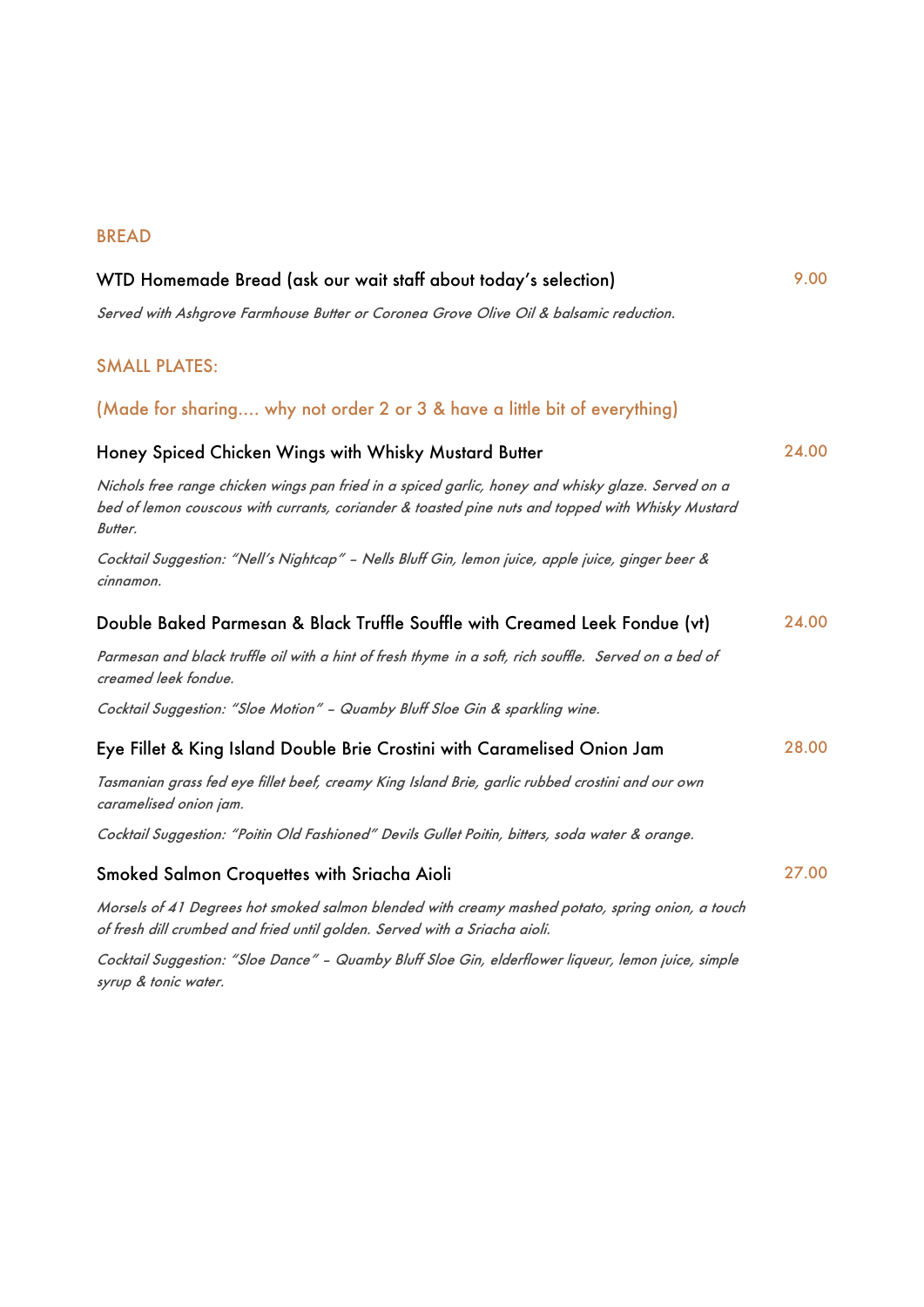| Pork Belly with Butter Sautéed Scallops & Pineapple Chili Sauce (gf)                                                                                                                                                                                                                                                                                               |       |
|--------------------------------------------------------------------------------------------------------------------------------------------------------------------------------------------------------------------------------------------------------------------------------------------------------------------------------------------------------------------|-------|
| Twice cooked pork belly with pan seared buttered scallops finished with a tangy pineapple, chilli and<br>coriander sauce.                                                                                                                                                                                                                                          |       |
| Cocktail Suggestion: "Westbury Mule"- Wild Dog Tier Vodka, bitters & ginger beer                                                                                                                                                                                                                                                                                   |       |
| <b>Baked Garlic Prawns with Lemon Vodka Sauce</b>                                                                                                                                                                                                                                                                                                                  | 28.00 |
| Qld Tiger prawns baked in garlic butter, lemon, a hint of tarragon and panko crumbs. Served with<br>lemon, Wild Dog Tier Vodka and cream dipping sauce.                                                                                                                                                                                                            |       |
| Cocktail Suggestion: "Thyme Will Tell Sour"- Devils Gullet Poitin, thyme maple syrup, lemon juice.                                                                                                                                                                                                                                                                 |       |
| <b>GOURMET BURGERS</b>                                                                                                                                                                                                                                                                                                                                             |       |
| Whisky Blue Cheese Burger with Guinness Cheese Sauce & Caramelised Onion<br>Relish                                                                                                                                                                                                                                                                                 | 26.00 |
| Tasmanian Black Angus ground beef, marinated with whisky and filled with melting Ashgrove Mr<br>Bennett's Blue Cheese. We borrowed some Guinness from our Irish friends to make a smashing cheddar<br>cheese sauce and topped this burger with our own caramelized onion relish. All this meaty, boozy,<br>cheesy goodness sandwiched with roquette in a soft bun. |       |
| Cocktail Suggestion: "Grumpy Old Man" - Devil's Gullet Poitin, lime juice, lemon juice & ginger ale.                                                                                                                                                                                                                                                               |       |
| Sweet Potato & Lentil Burger with Haloumi, Avocado & Confit Garlic Aioli (vt)                                                                                                                                                                                                                                                                                      | 24.00 |
| Golden sweet potato & brown lentil pattie served with Yorktown Organics greens, haloumi, mashed<br>avocado & confit garlic aioli. Served in a soft bun.                                                                                                                                                                                                            |       |
| Cocktail Suggestion: "You Must Be Bluffing"- Dry's Bluff Gin, lemon juice, blackberry liqueur, simple<br>syrup & soda water.                                                                                                                                                                                                                                       |       |
| <b>SIDES</b>                                                                                                                                                                                                                                                                                                                                                       |       |
| Wesley Vale Fried, Seasoned Smashed Potatoes with Sour Cream & Chives (gf, vt)                                                                                                                                                                                                                                                                                     | 10.00 |
| Dusted with our secret seasoning, a dollop of sour cream & fresh chives.                                                                                                                                                                                                                                                                                           |       |
| Roquette Salad (gf, vt)                                                                                                                                                                                                                                                                                                                                            | 9.00  |

Fresh Yorktown Organic greens, with shaved parmesan, pickled red onion and balsamic reduction. .